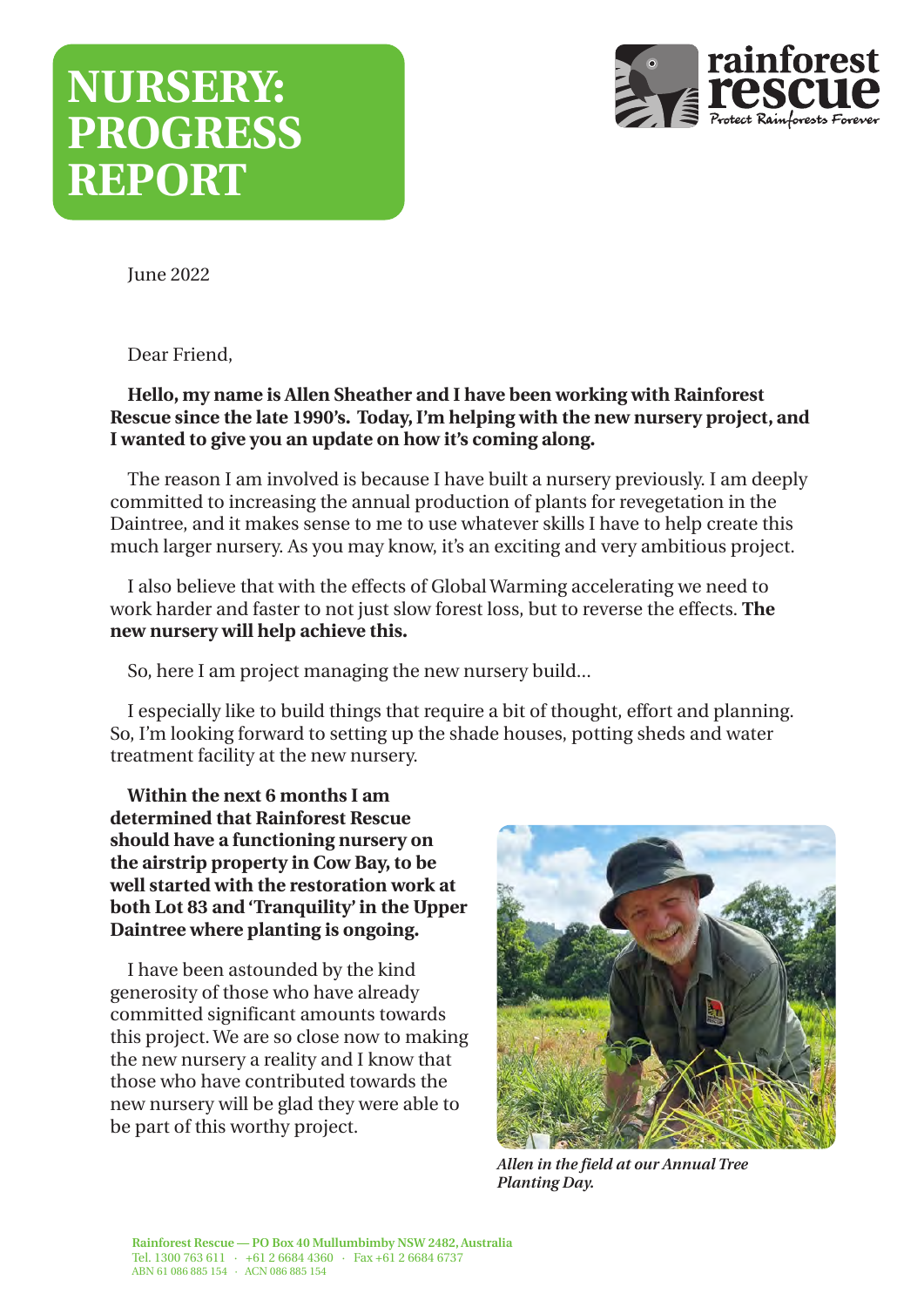

I always feel a strong sense of responsibility towards honouring the generosity of people who donate towards a project such as this by ensuring not only that it succeeds but that it does so in a cost effective and environmentally appropriate manner.

#### *It's a crazily busy project, but I love it—and I want you to know just how incredibly grateful I am for helping us get this far.*

It's been a busy month as we have started to build on the new site.

Just last week the truck with the shade house and propagation house kits finally arrived safely. With the help of several workers and a forklift, we were able to unload the shipment; even with all the help, I felt like I lifted it off the truck myself by the end of the day!

We've also disassembled a shed from another property with the intention of relocating it to the new nursery. Over a long and tiring day, we managed to get to the stage where we only have the core of the frame to pull apart. All the cladding is off, the windows and sliding doors are disassembled, the roller door has been taken down and most of the purloins have been taken down.

This building will form the core of the production area and is vital to the new nursery, not to mention that we could repurpose it for our needs without having to purchase a new building, saving costs along the way.

Other progress includes the installation of three water tanks and commencing the construction of the water pumping shed.

I guess when you are dealing with lots of moving parts you have to be a bit flexible. Overleaf are some photographs showing the progress that has been made in recent months.

*Thanks—this project could not happen with marvelous supporters such as you!*

—Allen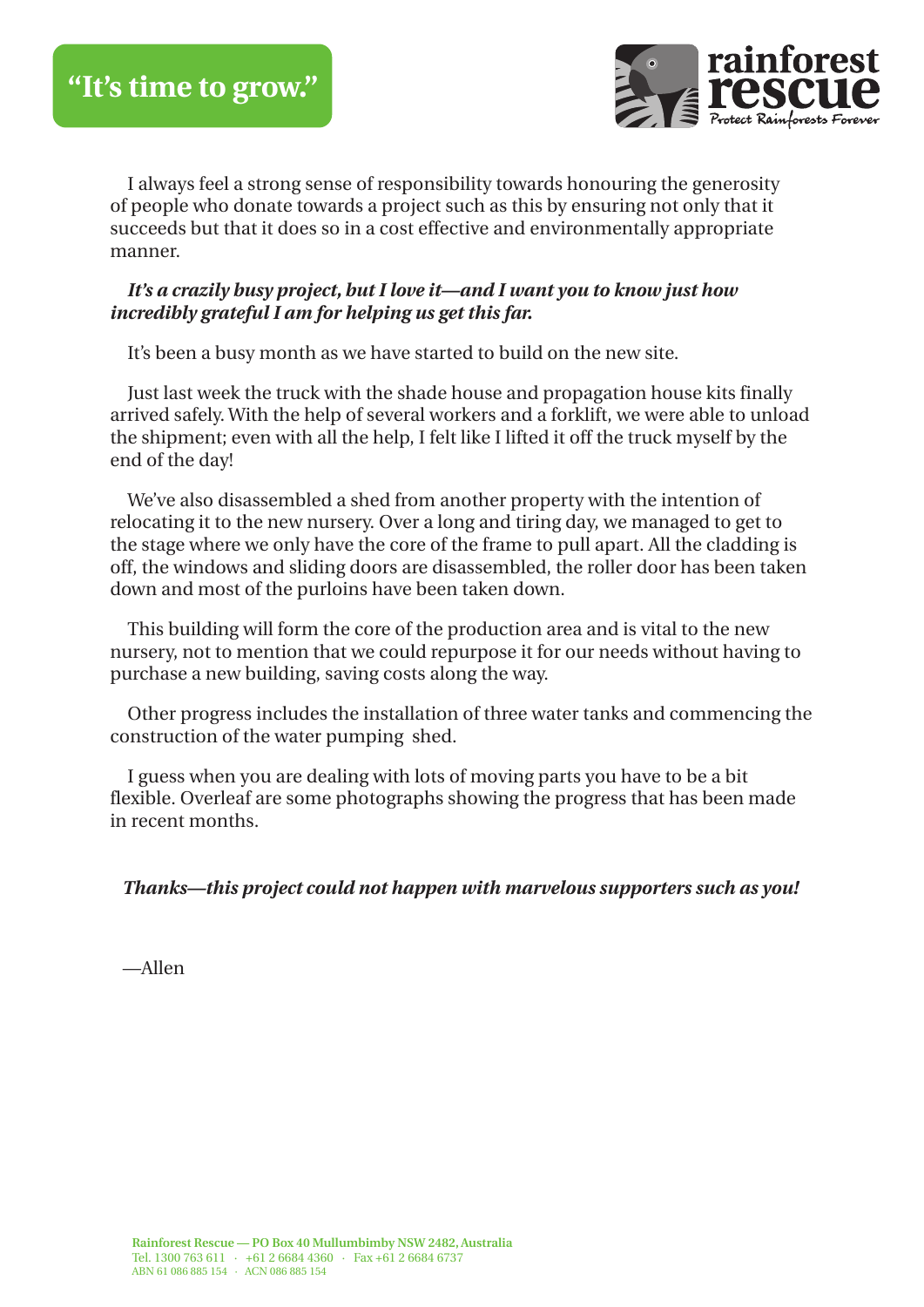## **"It's time to grow."**





*Greg moving the last couple of rolls of Geofabric for the shade house it's very heavy! Image: Barbara Maslen*



*Unloading some of the steel posts for the shade and propagation houses. Image: Barbara Maslen*



*Greg and Scott unloading the posts for the shade house. Image: Barbara Maslen*



*Andrew guiding Greg's forklift onto the load. Image: Barbara Maslen*



*Haydyn (left), Dave (centre) Scott (right) from Kapani Freight unloading supplies. Image: Barbara Maslen*

*Just recently, we had to get a truck to deliver the shade house and propagation house kits, and with the help of several workers and a forklift, we were able to unload the shipment on-site. It was a massive job, and shows the speed of progress that we're making.*